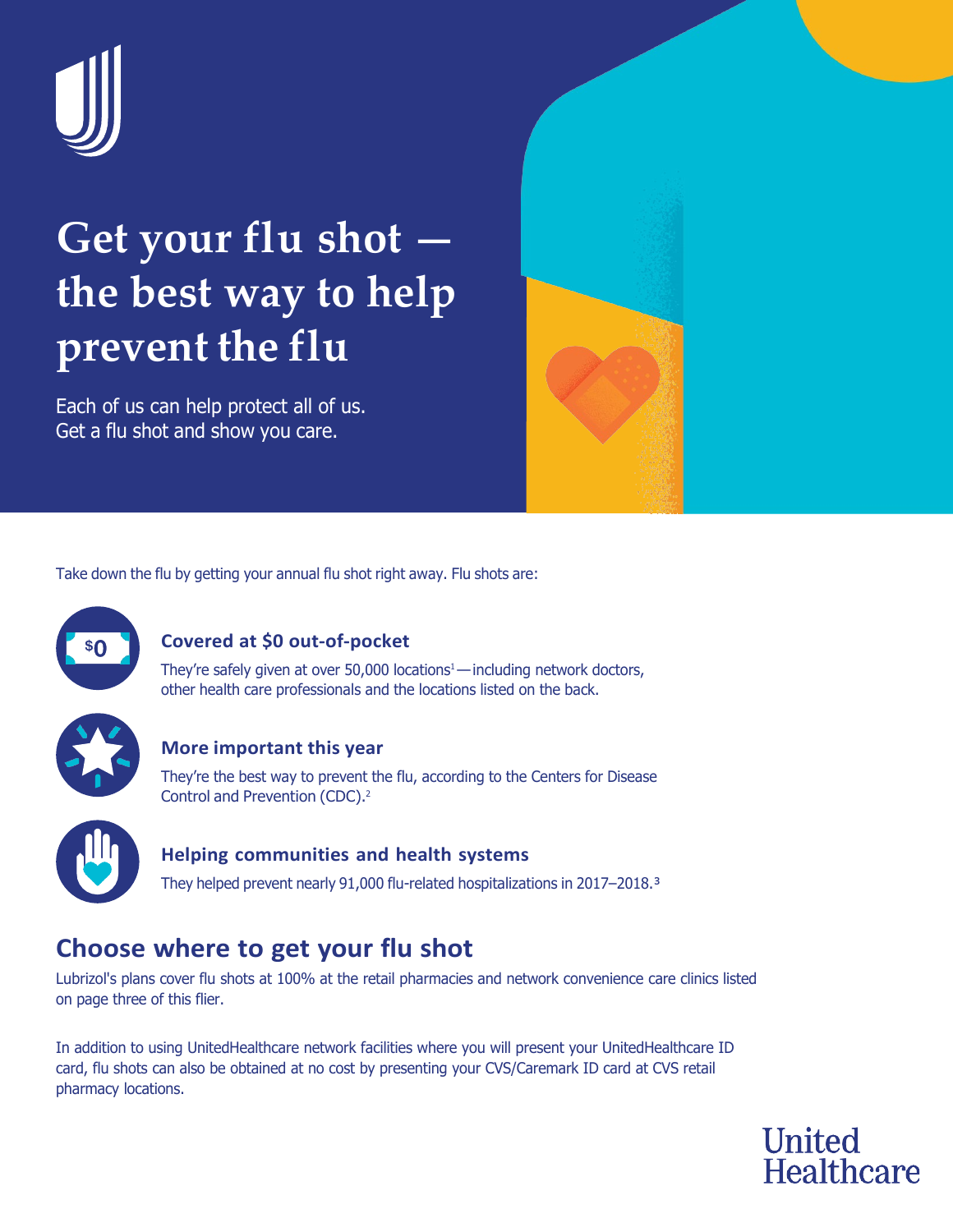## **Lubrizol Vaccination Coverage Summary**

| <b>Vaccine</b>  | <b>Place of</b><br>service                                          | <b>Under What Plan</b><br>is it Covered?   | <b>Card to</b><br>present                                                 |
|-----------------|---------------------------------------------------------------------|--------------------------------------------|---------------------------------------------------------------------------|
| <b>COVID</b>    | All                                                                 | <b>Both Medical</b><br>and<br>Prescription | <b>United</b><br><b>Healthcare</b><br>(UHC) and/or<br><b>CVS/Caremark</b> |
| Flu             | <b>CVS</b><br>pharmacy                                              | Prescription                               | <b>CVS/Caremark</b>                                                       |
| Flu             | <b>CVS Minute</b><br>Clinic and<br>all UHC<br>network<br>pharmacies | Medical                                    | <b>United</b><br>Healthcare<br>(UHC)                                      |
| <b>Shingles</b> | All network providers                                               | <b>Medical</b>                             | <b>United</b><br>Healthcare<br>(UHC)                                      |

**\*Please note\*,** there is a difference between receiving a vaccination at a CVS pharmacy and an in-store CVS Minute Clinic. CVS Minute Clinics are UHC network providers but CVS pharmacies are NOT in the UHC network. This represents a change from prior years when CVS pharmacies were in network. View page 3 to see a work providers.

### **Special note regarding CVS Pharmacies and CVS Minute Clinic**

Flu shots are covered 100% at CVS pharmacies when your **prescription ID card** is presented. If you choose to visit a Minute Clinic, or other in-store CVS clinic, you will use your **UnitedHealthcare ID card** to receive 100% coverage of your flu shot.

Other vaccines, such as shingles, are **not** covered at CVS **pharmacies**. You can receive other vaccines at the network providers listed on page 3, including at in-store CVS clinics, when you use your **UnitedHealthcare ID card**.